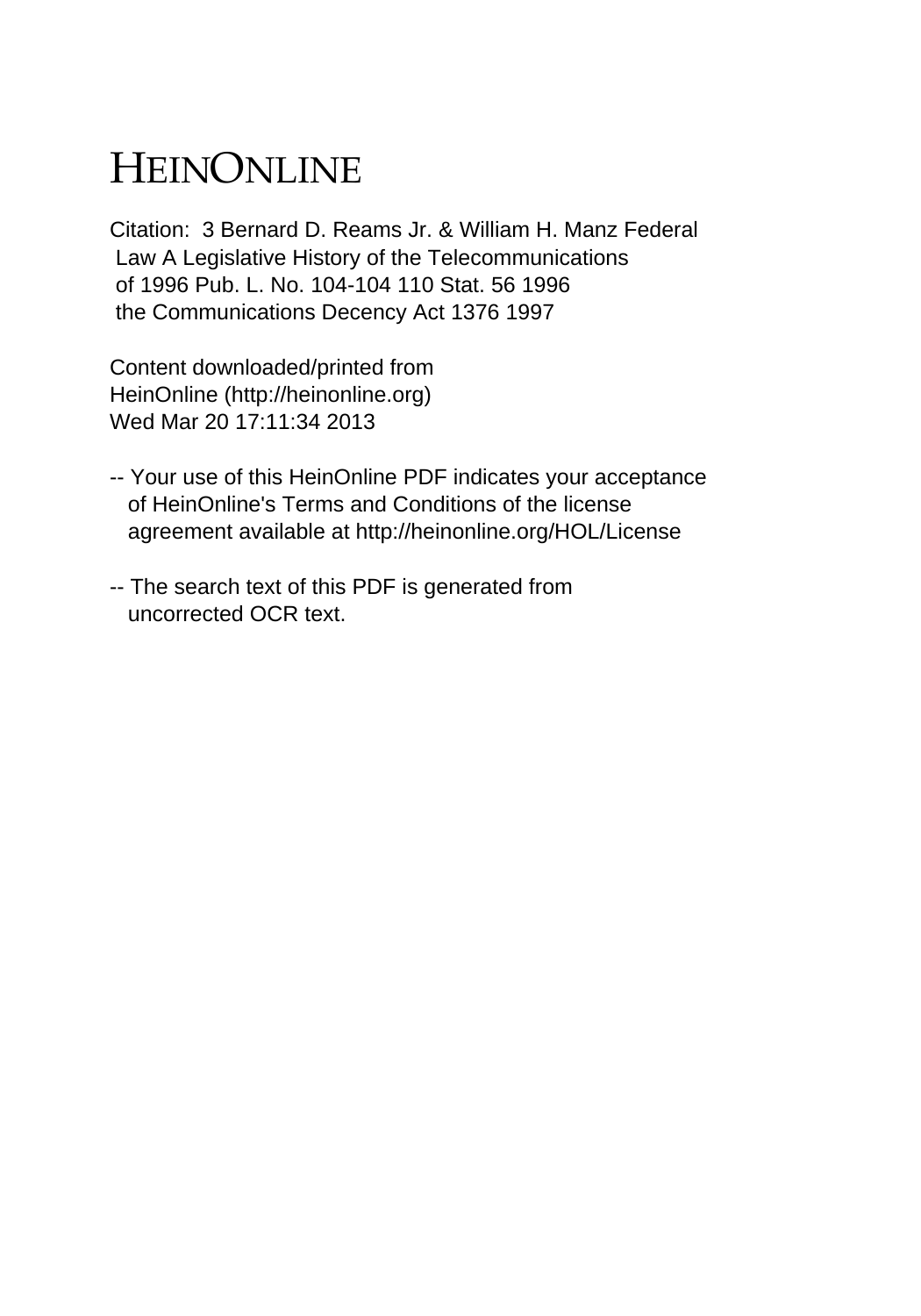#### Aug. 4 **/** Administration of William j. Clinton, 1995

reform as you seem to be doing on lobbying reform, say, with respect to soft money donations to the party? And does the party understand fully, sir, your feelings about them selling access to you to big money donors?

*The President.* Yes, and we changed that. And we can change that. And I have no problem changing that. That is wrong.

**I** think-by the way, I think that the President and that any other person in public office ought to meet with his or her supporters, including financial supporters. I think that's important. I would do that anyway. I have always done that; from the time I was attorney general of my State I have done that. But it is wrong to raise money on the promise of guaranteed specific kinds of access. That is wrong, and we stopped that.

Now, the difference is, I can do this lobby reform and hold the executive branch to a higher standard and challenge the Congress to follow suit in a way that does not in any way undermine the public interest. But if I hold the Democrats to a standard which in effect paralyzes them financially, in comparison to the Republicans, I will be punishing the very public interest that I seek to advance because it will make it less likely that there will be competitive elections.

The American people's only chance to make the right choices is when there are genuine competitive elections. I would love nothing better-if I could get an agreement with the Republican Party we could shut this whole thing down tomorrow. We could, by mutual agreement, at least change the party rules on campaign finance reform. And if they would do it, we could do it and we wouldn't have to wait for Congress to act.

#### *Telecommunications Reform*

**Q.** You mentioned the telecommunications bill, sir. Have the changes that have been made to it today made it any more acceptable to you?

*The President.* Well, I want to wait and see what happens. I know that they acted to try to stop one person from being able to own television stations, newspapers, radios, and cable networks in the same market. That was a very important step forward. **I** congratulate the House on that. Did the V- chip amendment pass? They're working on that. That's also very important to me.

As you know, I issued a letter on the House bill. which was changed markedly after it came out of committee-that's a very unusual procedure-setting forth the concerns that I have, the Vice President shares, our administration has. We'l! just have to review the bill when it gets in its final form.

#### *Bosnia and Croatia*

*Q.* What about the war in Croatia? Are you concerned that that could spread into an all-out war in the Balkans?

*The President.* Yes-well, I'm concerned that it could spread the war in Bosnia and in the Croatia-Serbia area.

Let me just back up and say the Croatian offensive originally was launched in response to the Serb attack on Bihac, one of the protected areas. And it has largely, apparently, relieved a lot of pressure on Bihac. But because it is so comprehensive, it runs the risk of a wider war. And that is what we have cautioned against in our contacts with the **Croats** 

*Q.* So, Mr. President, you're saying that the actual offensive is justified?

**The President.** I explained that the original Croatian action, which we were told by the Croatian Government they would feel compelled to take, was animated **by** the Serbian attack on Bihac. But we have asked them to exercise real restraint because we are very concerned about a wider war.

Thank you.

**NOTE:** The President spoke at 2:15 p.m. in the Oval Office at the White House.

### Statement on **the 30th** Anniversary **of the Voting Rights Act**

*August 4, 1995*

This Sunday, August 6, 1995, marks the 30th anniversary of the Voting Rights Act, guaranteeing the right to vote to all Americans, regardless of race. Passed by a bipartisan majority in Congress and signed by President Lyndon Johnson after years of struggle, the Voting Rights Act has correctly been recognized as the single most important civil rights law our Nation has ever adopted. It

1376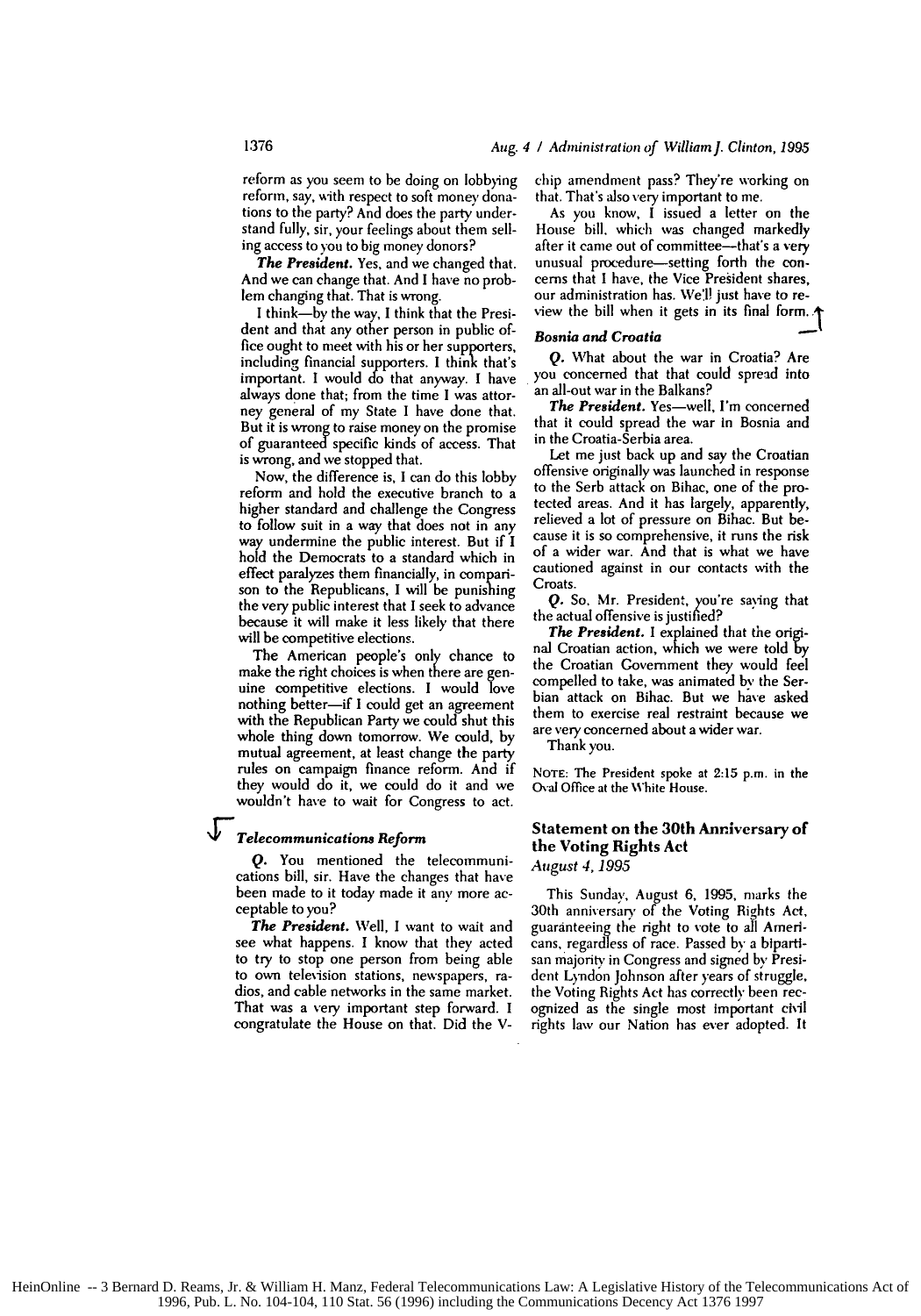## Document No. **92**

 $\bar{\beta}$ 

 $\bar{z}$ 

 $\ddot{\phantom{a}}$ 

 $\sim 1$ 

 $\ddot{\phantom{a}}$ 

 $\ddot{\phantom{a}}$